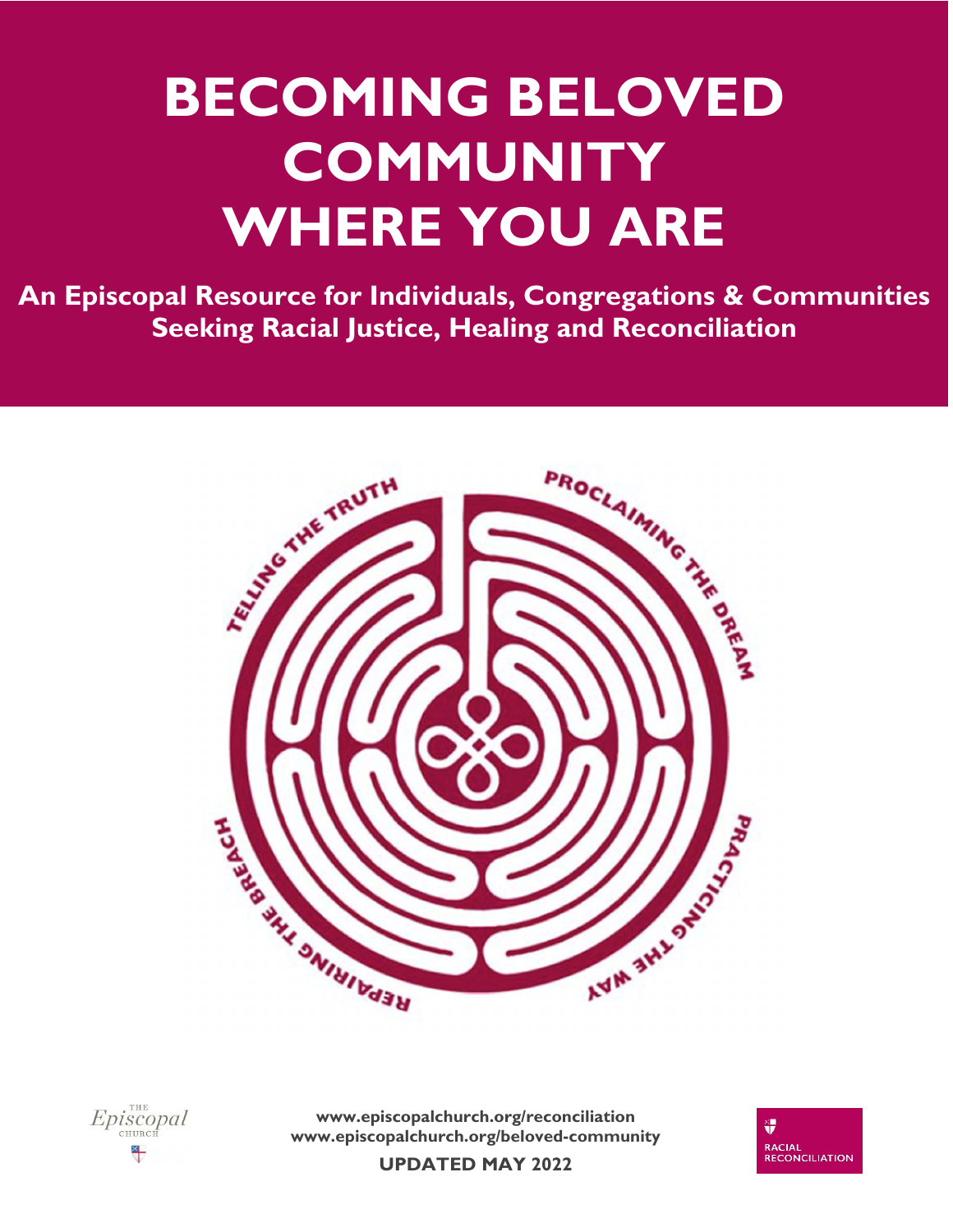Adapted for individual and congregational use from "Becoming Beloved Community: The Episcopal Church's Long-term Commitment to Racial Healing, Reconciliation and Justice" (May 2017, Presented to the Church by the Presiding Officers of the Episcopal Church in response to General Convention Resolution C019 ["Establish Response to Systemic Injustice"])

> Full church-wide vision statement and many more resources available at www.episcopalchurch.org/beloved-community

> > Written in 2017; Updated in 2020, 2021 and 2022

Stephanie Spellers, Canon to the Presiding Bishop for Evangelism, Reconciliation and Creation Care sspellers@episcopalchurch.org

> Isaiah Shaneequa Brokenleg, Staff Officer for Racial Reconciliation ibrokenleg@episcopalchurch.org

Charles "Chuck" Wynder, Jr., Former Staff Officer for Social Justice and Advocacy Engagement

Heidi J. Kim, Former Staff Officer for Racial Reconciliation

With 2022 practical recommendations from the Presiding Officers' Working Group on Truth-telling, Reckoning and Healing and its Report to the 80<sup>th</sup> General Convention https://extranet.generalconvention.org/staff/files/download/31499

*O God, you made us in your own image and redeemed us through Jesus your Son: Look with compassion on the whole human family; take away the arrogance and hatred which infect our hearts; break down the walls that separate us; unite us in bonds of love; and work through our struggle and confusion to accomplish your purposes on earth; that, in your good time, all nations and races may serve you in harmony around your heavenly throne; through Jesus Christ our Lord. Amen.* 

*– Prayer for the Human Family* (Book of Common Prayer, p. 815)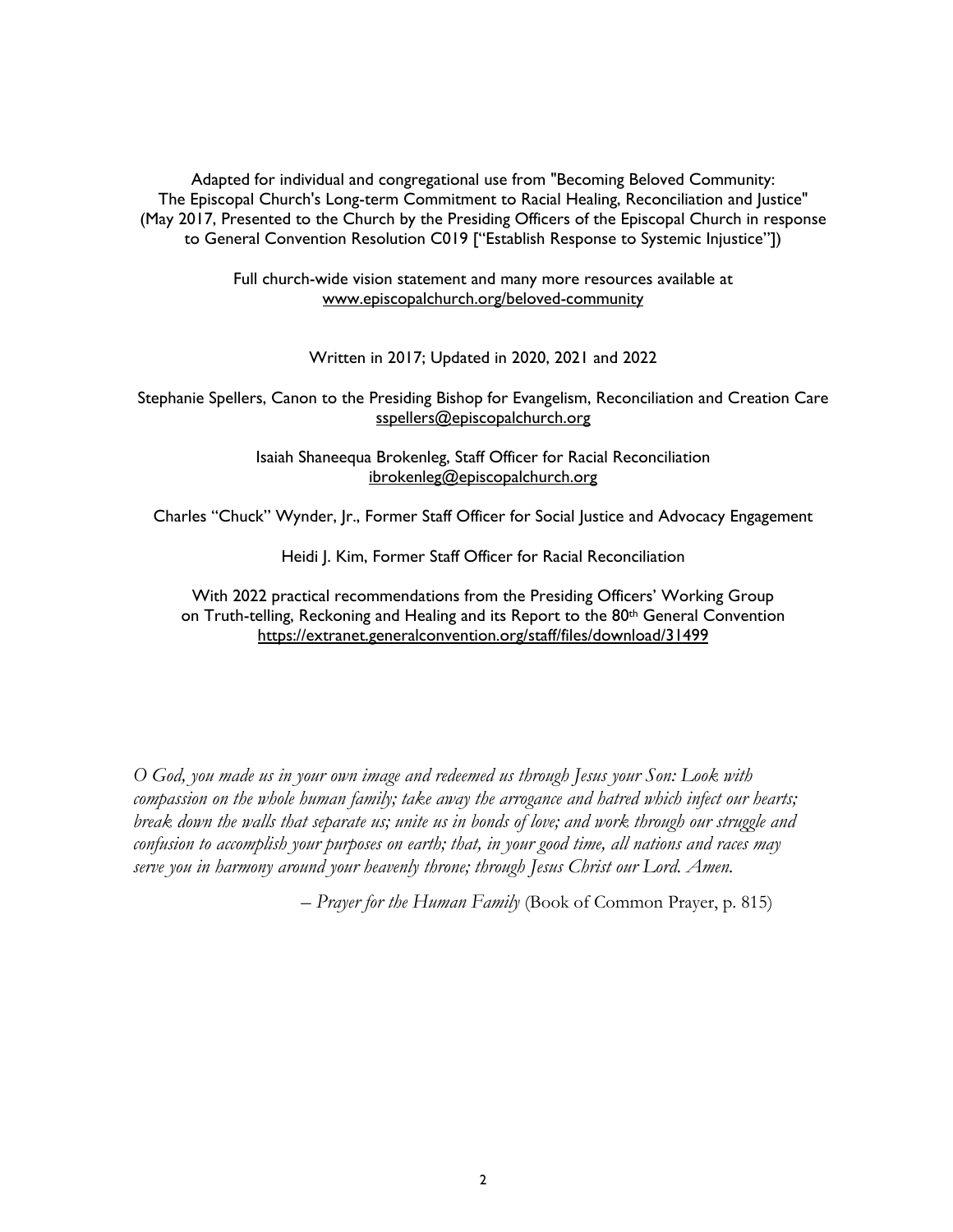# **A Long-term Commitment to Racial Justice, Healing and Reconciliation**

The vision of Beloved Community rises from a commitment to following the Bible's most important commandments: to love God and love our neighbors, in whom we see the face of God. *Beloved Community is the community that loves as God intends: where truth is told and hierarchies of human value are dismantled, where each person and culture is protected and honored as an equally beloved part of the human family of God, and where we counter human selfishness – the true root of sin and racism – with the selfless love of Jesus*.

When we speak of "Becoming Beloved Community", we are not referring to a curriculum or a one-size-fits-all path. The Becoming Beloved Community vision – presented by the Episcopal Church's key leaders in May 2017 and continually revisited since – is a practical and theological framework guiding Episcopalians into racial healing, justice and reconciliation. It is a positive and biblically based ideal – a dream toward which we strive, and not just something we are against. It is the end toward which the Jesus Movement points.



Because this is lifelong spiritual formation, and not simply a training or program, we urge you to allow Becoming Beloved Community to shape your

whole life. It may be helpful to imagine a labyrinth as you act, reflect and pray. After all, on the road toward reconciliation and healing, we travel around corners, make sharp turns, pass fellow travelers, and double back into quadrants we have visited before, each time discovering a fresh revelation or challenge. Having come to the center, we discover we are never truly finished, so we stand and return to walk the path yet again.

| <b>Telling the</b><br><b>Truth about</b><br>our Churches &<br>Race | <b>Baptismal Promise:</b> Persevere in resisting evil, and whenever we fall into sin, repent and<br>return to the Lord.<br>Core Questions: What racial/cultural/ethnic groups are in our church? Whose culture and<br>story shapes our common life, leadership and worship? How has our church excluded or<br>embraced the presence, story and power of different racial/cultural/ethnic groups over time? |
|--------------------------------------------------------------------|------------------------------------------------------------------------------------------------------------------------------------------------------------------------------------------------------------------------------------------------------------------------------------------------------------------------------------------------------------------------------------------------------------|
| <b>Proclaiming the</b>                                             | <b>Baptismal Promise:</b> Proclaim by word and example the Good News of God in Christ.                                                                                                                                                                                                                                                                                                                     |
| <b>Dream of</b>                                                    | Core Questions: What does Beloved Community look like for you and your neighbors?                                                                                                                                                                                                                                                                                                                          |
| <b>Beloved</b>                                                     | How could you preach, pray, and engage in public witness around Beloved Community?                                                                                                                                                                                                                                                                                                                         |
| <b>Community</b>                                                   | How could that vision shape your corporate worship and prayer?                                                                                                                                                                                                                                                                                                                                             |
| <b>Practicing</b><br>Jesus's Way of<br><b>Healing Love</b>         | <b>Baptismal Promise:</b> Seek and serve Christ in all persons, loving our neighbors as ourselves.<br>Core Questions: How will we grow as reconcilers, healers, and justice-bearers? What<br>activities, practices, learning, and experiences would (trans)form us? How will we share<br>stories, grow relationship, and seek Christ in each other and our neighbors?                                      |
| <b>Repairing the</b>                                               | <b>Baptismal Promise:</b> Strive for justice and peace among all people & respect the dignity of                                                                                                                                                                                                                                                                                                           |
| <b>Breach in</b>                                                   | every human being.                                                                                                                                                                                                                                                                                                                                                                                         |
| <b>Society and</b>                                                 | <b>Core Questions:</b> What institutions and systems most bear the signs of racial injustice? How                                                                                                                                                                                                                                                                                                          |
| <b>Institutions</b>                                                | will we participate in the repair, restoration, and healing of people, institutions, and systems?                                                                                                                                                                                                                                                                                                          |

In our experience, the path toward justice, healing and Beloved Community covers four interrelated areas of engagement and commitment. We lay them out here, like quadrants of a labyrinth:

Becoming the Beloved Community will take more than one three-year cycle of the Church's life. It will take more than our lifetimes. But we have heard the cry of the prophet Micah, "O mortal, what is good; and what does the Lord require of you but to do justice, and to love kindness, and walk humbly with your God?" (Micah 6:8). With prayer, by the grace of God alone, rooted in our baptismal promises, we set out now on a lifelong commitment to follow the loving, liberating, and life-giving way of Jesus.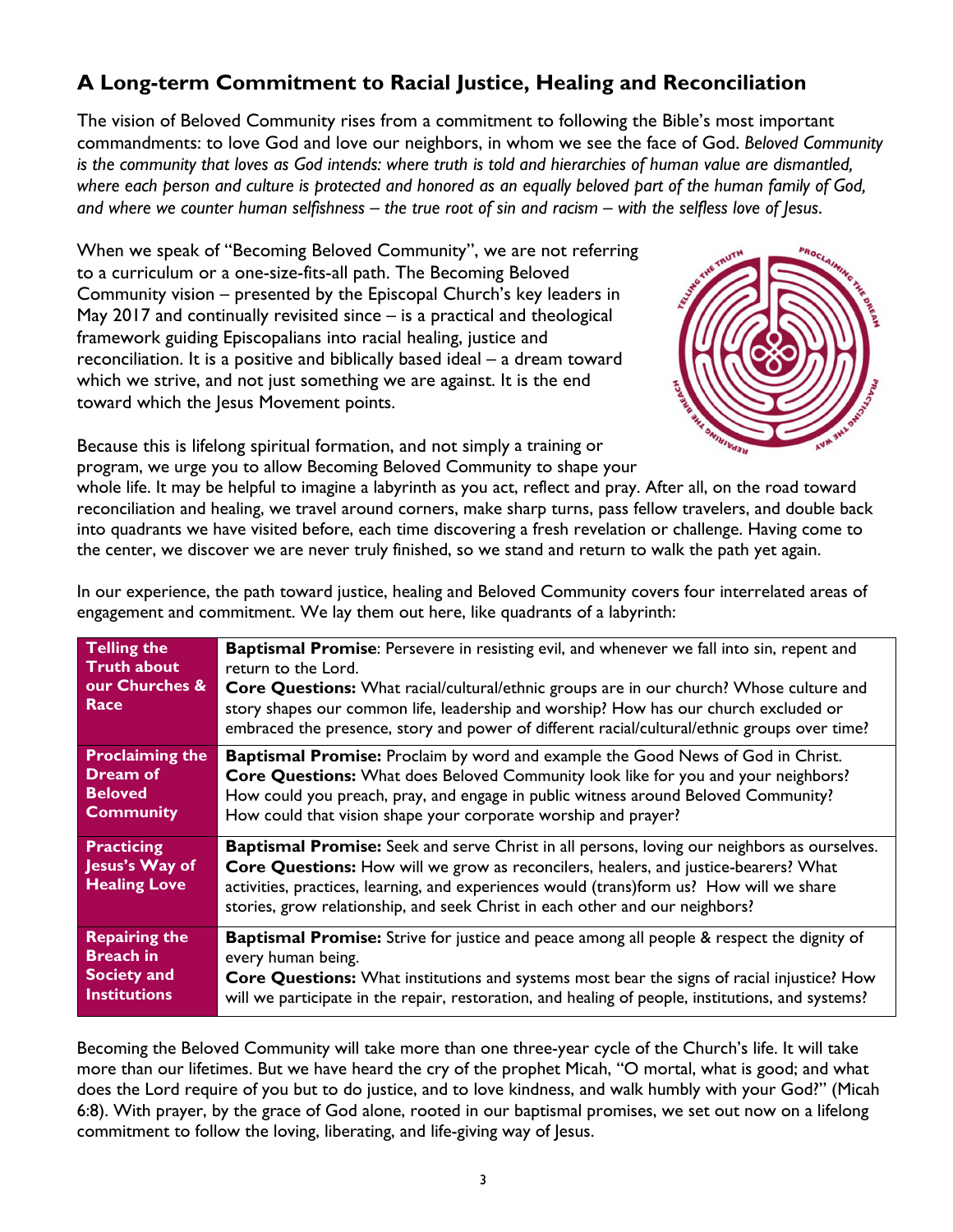## **Telling the Truth about Our Churches and Race (TRUTH-TELLING)**

*Celebrant: Will you persevere in resisting evil, and whenever you fall into sin, repent and return to the Lord? People: I will, with God's help.* 

*Anecdotes and stereotypes abound regarding Episcopalians and race, but there is rarely adequate data, especially for dioceses beyond the United States. If we seek reconciliation, healing, and new life, it begins with telling the truth about The Episcopal Church's racial composition and participation in systems of racial justice and injustice, especially given the Church's relationship to the complex history of race in the 17 nations our Church calls home.* ("Becoming Beloved Community: Vision Document," p. 9)

*Core Questions: What racial/cultural/ethnic groups are in our church? Whose culture and story shapes our common life, leadership, and worship? How has our church excluded or embraced the presence, story and power of different racial/cultural/ethnic groups?* 

#### **Within the Church**

Reflect with the Racial Justice Audit of Episcopal Leadership at www.episcopalchurch.org/racial-justice-audit. How does the audit and the experiences and patterns it reveals apply to your context and leadership bodies?

Where possible, request and gather data on race, ethnicity and culture within your congregation and diocese.

- a. Congregational membership
- b. Congregational engagement (people who may not consider themselves "members" but are part of the church's life and ministry [attend a parents group, 12-Step group, preschool, soup kitchen, etc.])
- c. Congregational leadership (vestry, clergy, staff, other leadership bodies [official and unofficial])
- d. Diocesan leaders and staff, including Trustees, Standing Committees, Commissions on Ministry, etc.
	- Notice the patterns of racial, ethnic, and cultural representation in the bodies above. What racial, ethnic, and cultural groups are present, which are not? What experiences are they having?
	- Notice which racial, ethnic, and cultural groups make decisions and hold power in your church, diocese or group. Are certain groups trusted with power, while others are not? Why might this be?

## **Church Participation in Racial Injustice and Justice**

What is your church's history of participation in behaviors and structures of racial injustice? In racial justice and also healing? Interview elders, research church and diocesan documents, newspaper accounts, etc. Learn more [from truth-telling initiatives below. See a fuller list of recommendations on pp. 15-18 of the Presiding Officers'](https://extranet.generalconvention.org/staff/files/download/31499)  Working Group on Truth-telling, Reckoning, and Healing's Report to the 80<sup>th</sup> General Convention.

- Anglican Church of Canada www.anglican.ca/tr/
- Diocese of Chicago https://episcopalchicago.org/wp-content/uploads/2020/11/Final-Edited-12-06-2016-Report-Legacy-of-Slavery-Taskforce-issued-May-2017-1.pdf
- Diocese of Iowa Season of Truth and Healing https://becomingbelovedcommunity.org/raceiniowa
- Diocese of Long Island Reparations Committee www.dioceseli.org/diocese-organizations/reparations
- Diocese of New York Reparations Committee www.dioceseny.org/mission-and-outreach/social-concerns/reparations-for-slavery/
- Episcopal Indigenous Ministries Native Voices www.episcopalchurch.org/ministries/indigenous-ministries/
- Memorial Church-Baltimore Reparations and Justice Initiative www.memorialboltonhill.org/the-memorial-reparations-fund
- Roberson Project on Slavery, Race and Reconciliation https://new.sewanee.edu/roberson-project
- St. Paul's Episcopal Church-Richmond (VA) History and Reconciliation Initiative www.stpaulsrva.org/HRI

## **Church, Neighborhood, and Beyond**

Compare your church's racial, ethnic, and cultural makeup to the local area's demographics using this General Convention Office resource: www.generalconvention.org/study-your-neighborhood

- Notice differences between the racial, ethnic, and cultural makeup of the church and its leadership, and the makeup of the wider community. With what diverse neighbors might God be calling you into action and relationship? What historic or systemic barriers would you need to address?
- Notice adjacent geographic areas with a significantly different racial, ethnic, and cultural makeup. With what diverse peoples in your broader area might God be calling you into relationship, justice-making, and learning? What historic and systemic barriers would you need to address?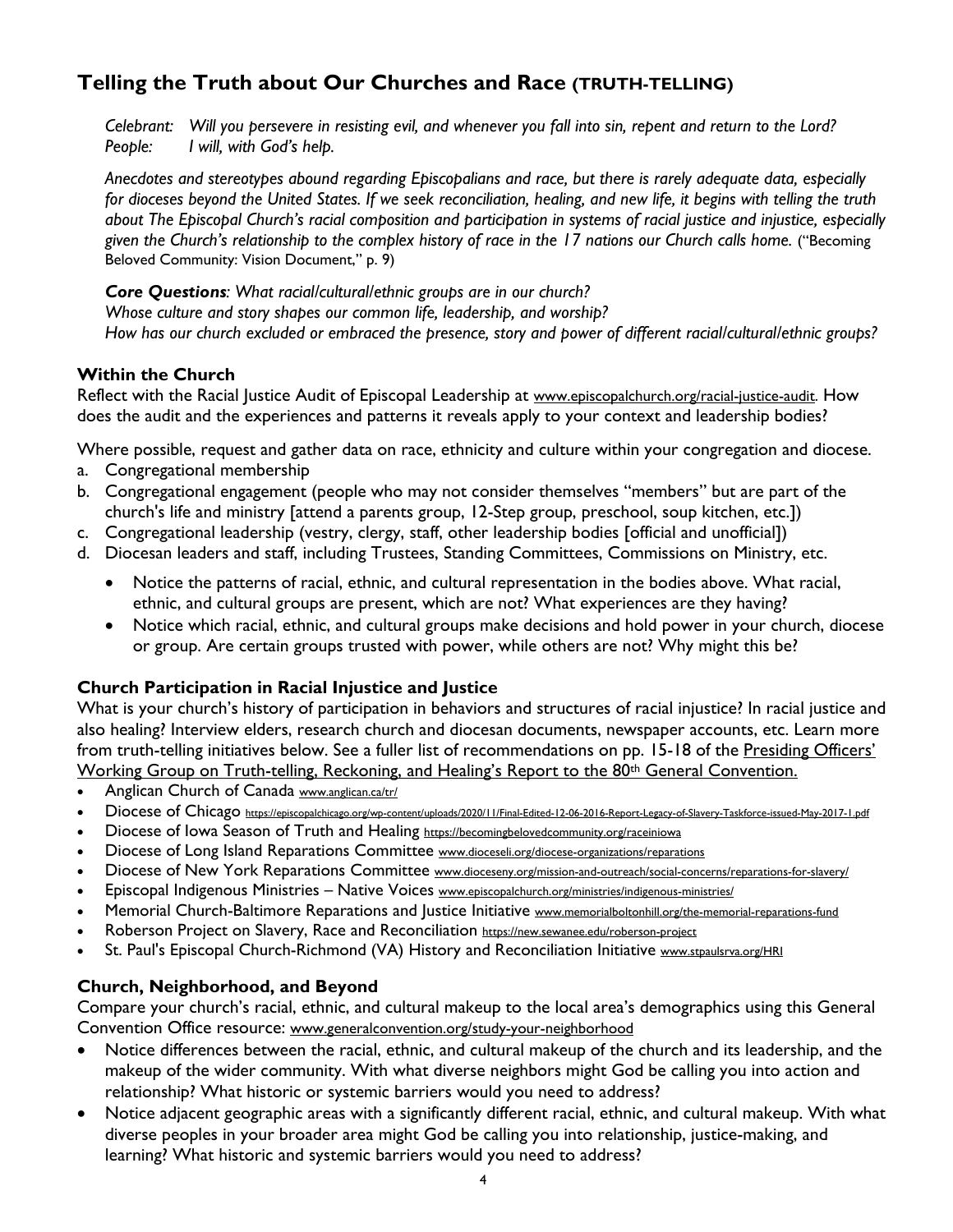## **Proclaiming the Dream of Beloved Community (PROCLAMATION)**

*Celebrant: Will you proclaim by word and example the Good News of God in Christ? People: I will, with God's help.* 

*"The process of 're-remembering, retelling, and reliving' is necessary to create space and time to collectively discern and proclaim a shared, renewed narrative and vision of Beloved Community"* ("Becoming Beloved Community – Vision Document," p. 13). *We gather to publicly reckon and share about the history and reality of race, and to proclaim the dream of Beloved Community through prayer, preaching, conversation and public witness.* 

*Core Questions: What does Beloved Community look like for you and your neighbors? How could you preach, pray, and engage in public witness around Beloved Community? How could that vision shape your corporate worship and prayer? What behaviors and commitments would foster and proclaim Beloved Community?* 

#### **Transformed Preaching, Worship and Witness**

See fuller set of recommendations for individuals, congregations, institutions, dioceses, provinces, and church-wide leadership in the [Report of the Working Group on Truth-telling, Reckoning and Healing](https://extranet.generalconvention.org/staff/files/download/31499) (pp. 18-20)

- Standing Commission on Liturgy and Music's Resources for Racial Reconciliation and Justice https://liturgyandmusic.files.wordpress.com/2018/01/prayers-sclm-racial-reconciliation-and-justice-final1-3.pdf
- "Proclamation and Prayer" Resources https://www.episcopalchurch.org/responding-to-racist-violence/pray/
- Equal Justice Initiative https://eji.org/projects/community-remembrance-project/
- Prophetic Voices: Preaching and Teaching Beloved Community Podcast https://media.episcopalchurch.org/podcasts/show/prophetic-voices-preaching-and-teaching-beloved-community/
- Concerts for the Human Family: A Beloved Community Project https://events.episcopalchurch.org/concert-series/
- Seminary of the Southwest Liturgy of Remembrance and Truth-telling https://docs.google.com/document/d/1Ksygm\_9KquJXHPzb4ttCL0yNK\_lZp1tz/edit
- St. Ambrose-Raleigh Dismantling White Supremacy in Worship https://stambroseraleigh.org/wp-content/uploads/2021/08/Holy\_Disruption-2.pdf
- Washington National Cathedral Re-envisioning Stained Glass Windows https://mydigimag.rrd.com/publication/?i=734720&ver=html5&p=6&fbclid=IwAR1VjxGlxi7fu5ZRiJYRh1Xwht816pn2P793Jq9q\_cyTlZWtxVUEfJqh1cM
- St. Paul's-Richmond (VA) History and Reconciliation Initiative www.stpaulsrva.org/HRI
- *Preaching Black Lives Matter*, ed. Gayle Fisher Stewart www.churchpublishing.org/preachingblacklivesmatter

#### **Community-wide Public Listening and Learning to Discern Beloved Community**

- 1. *Organize a Listening and Learning Session* in partnership with neighbors, faith partners, justice groups, civic groups, foundations, schools, businesses, elders, young people, etc.
- 2. *Study the racial history of your area.* With the help of elders and historians, examine the history of race and racism in the regional and local context, including the church's role.
- 3. *Listen to the lived realities of race and racism in your context.* All participants should be welcomed to share stories about their current and ongoing experiences of race and racism.
- 4. *Invite individuals, congregations, dioceses, and organizations to share local and regional work addressing race, racism, racial justice, healing, and reconciliation.*
- 5. *Discern the shape of Beloved Community*. Collaboratively shape a vision for what Beloved Community would look like in your shared context. What would a diverse community of people growing to love their neighbors as they love themselves look and act like where you are? What would the dream of God look like where you are?
- 6. *Discern a shared commitment to repair and healing*. Discern together what specific behaviors and commitments from individuals and groups in your wider community would be necessary over time to promote healing, repair and becoming God's Beloved Community.
- 7. *Integrate worship and prayer* appropriate to the full group of participants. Liturgy, song, prayers, preaching should ground the experience of re-remembering and rewriting our narrative around race.
- 8. *Incorporate social media* in order to expand and connect the Listening and Learning Session with others who are making the journey. This wider circle could learn from your experience and also grow it.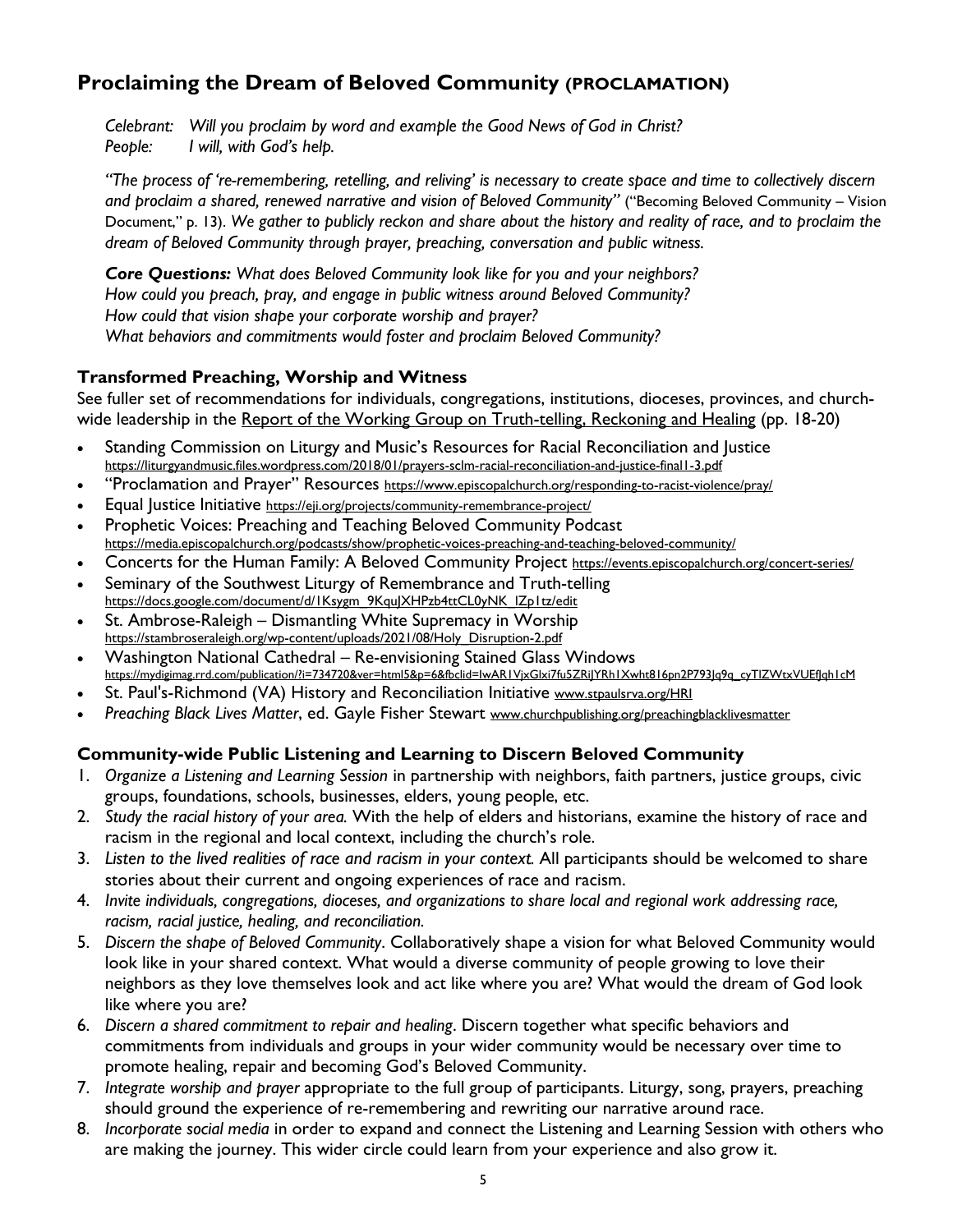## **Practicing Jesus's Way of Healing Love (FORMATION)**

*Celebrant: Will you seek and serve Christ in all persons, loving your neighbor as yourself? People: I will, with God's help.* 

*Walking the road toward Beloved Community is an adventure, fueled by the power of the Holy Spirit, and no Christian should ever expect to arrive at the destination. This is a spiritual practice, after all, and no one ever finishes with spiritual formation. We are always praying. We are always reading scripture. We are always seeking to love and serve our neighbors. And we are always learning and practicing Jesus' way of love, especially as he calls us to cross racial, cultural and ethnic lines, to examine structures of oppression and their impact on our own and others' lives, and ultimately to nurture Beloved Community*. ("Becoming Beloved Community – Vision Document," p. 16)

*Core Questions: How will we grow as reconcilers, healers, and justice-bearers? What activities, practices, learning and experiences would (trans)form us? How will we share and receive stories, grow relationship across dividing walls and seek Christ in each other?* 

#### **Dismantling Racism/Anti-racism Trainings and Related Programs**

Even if you've completed anti-racism training or diversity training a while ago, remember that formation is ongoing for those who follow Jesus as ambassadors of healing and Beloved Community. The Executive Council Committee on Anti-racism has created a framework for assessing and shaping trainings, available at www.episcopalchurch.org/wp-content/uploads/sites/2/2020/11/bbc\_framework\_for\_anti-racism\_training.pdf.

The following programs have been especially useful among Episcopalians (not an exhaustive list):

- Chart of anti-racism/dismantling racism programs: www.episcopalchurch.org/wp-content/uploads/sites/2/2020/11/bbc\_anti-racism\_training\_programs\_summary.pdf
- Seeing the Face of God in Each Other: The Episcopal Church's original anti-racism training www.episcopalchurch.org/library/document/seeing-face-god-each-other-antiracism-training-manual-episcopal-church
- Absalom Jones Center for Racial Healing (adapts Seeing Face of God) www.centerforracialhealing.org
- Courageous Conversation https://courageousconversation.com
- Crossroads Antiracism Organizing and Training www.crossroadsantiracism.org
- Kaleidoscope Institute www.kscopeinstitute.org
- Mission Institute https://themissioninstitute.org
- People's Institute for Survival and Beyond (especially the Undoing Racism Program) www.pisab.org
- Racial Equity Institute www.racialequityinstitute.com
- VISIONS Inc. www.visions-inc.org

These programs are not official anti-racism trainings, but they are powerful group experiences for awakening, learning, healing, and community-building around race:

- **•** Doctrine of Discovery Training www.episcopalchurch.org/ministries/indigenous-ministries/
- Healing from Internalized Oppression Training www.episcopalchurch.org/ministries/black-ministries/healing-internalized-oppression/
- Sacred Ground: A Film- and Readings-based Race Dialogue Series www.episcopalchurch.org/sacredground
- Talking Race Kids and Race www.talkingrace.org/

#### **Learning Circles**

Host a reading or viewing group at your church – and invite non-churchgoers – to reflect together …

- Episcopal Reconciliation Pilgrimage to Ghana www.episcopalchurch.org/reconciliation-pilgrimage
- Robin DiAngelo, *White Fragility: Why It's So Hard for White People to Talk About Racism*
- Roxanne Dunbar-Ortiz, *An Indigenous People's History of the United States*
- Ibram X. Kendi, *How to Be an Anti-racist*
- Catherine Meeks, *Living into God's Dream: Dismantling Racism in America*
- Stephanie Spellers, *The Church Cracked Open: Disruption, Decline and New Hope for Beloved Community*
- Jim Wallis, *America's Original Sin: Racism, White Privilege and the Bridge to a New America*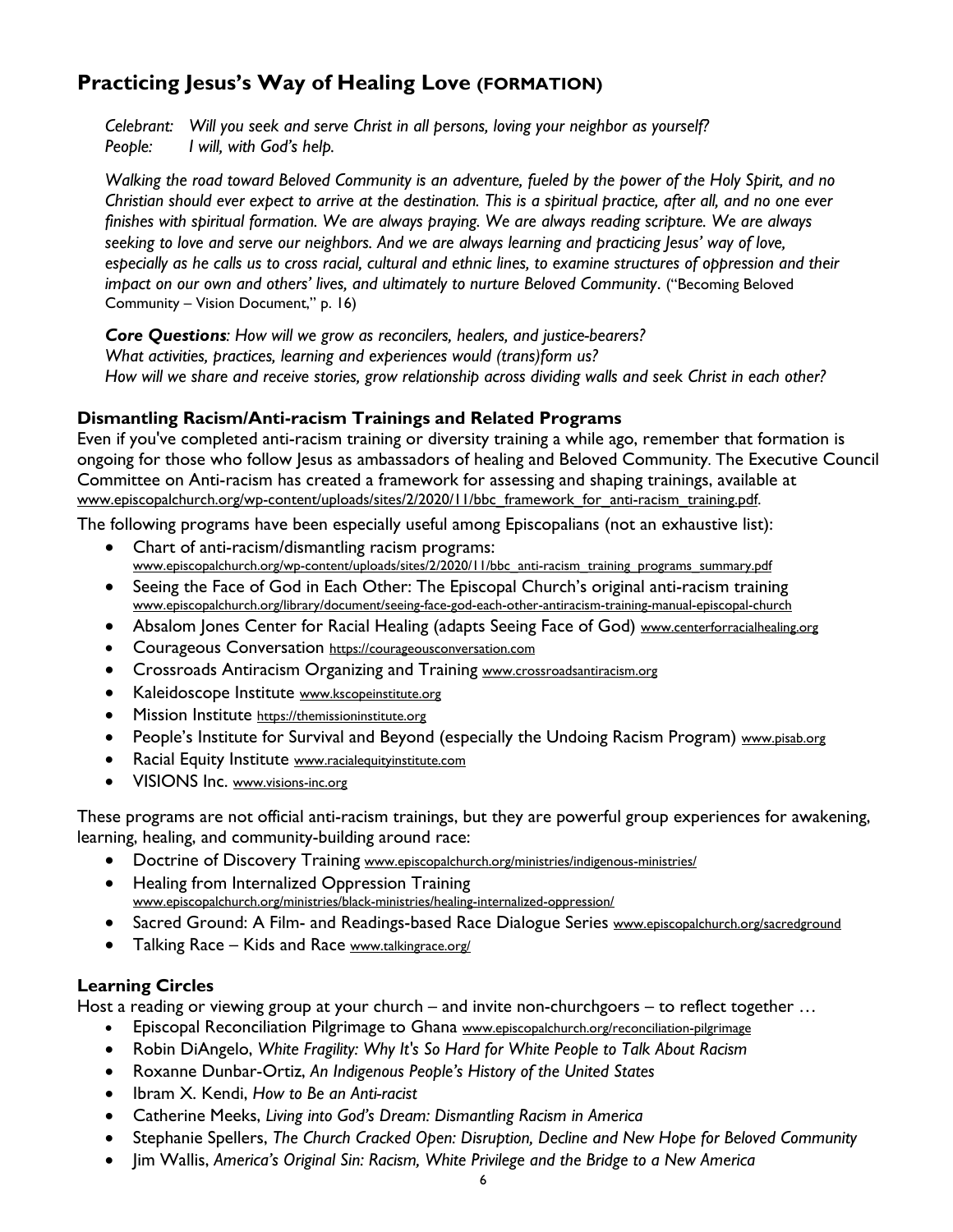### **Engage in Beloved Community StorySharing or Conversations Across Difference**

- 1. Use local and/or accessible resources to help people to the practice sharing and hearing stories about faith, race, and difference.
	- Organize StorySharing gatherings (www.episcopalchurch.org/storysharing) or From Many One: Conversations Across Difference pairings (www.episcopalchurch.org/frommanyone).
	- Mine the wisdom of community organizing, public narrative, pastoral care, the Network of Biblical Storytellers, StoryCorps, the Moth Radio Hour for help with the art of storytelling
	- Also note the Called to Transformation asset-based community development trainings, the Kaleidoscope Institute, the Episcopal Church in Minnesota's listening toolkit, and the GoSpeak project in North Carolina (reconciliation edition), to name only a few.
- 2. Build StorySharing and Conversations Across Difference into various parts of your congregational life.
	- Open church meetings with brief StorySharing
	- Craft sermons that include stories of faith, race, and difference
	- Create space during sermons for 1- or 2-minute sharing in pairs
- 3. Share stories in wider and wider circles: within the congregation, with other Episcopal churches different from your own, with other faith groups, with civic and neighborhood groups, with partners in areas different and even distant from your own.

#### **Racial Healing and Reconciliation Pilgrimages**

- Trail of Souls in the Diocese of Maryland www.trailofsouls.org/
- Diocese of Atlanta's Pilgrimages to Lynching Sites www.centerforracialhealing.org/pilgrimages.html
- Episcopal Relief & Development and Presiding Bishop's Ghana Reconciliation Pilgrimage www.episcopalchurch.org/reconciliation-pilgrimage
- Diocese of Alabama's Jonathan Daniels and Civil Rights Martyrs Pilgrimage www.dioala.org/dfc/newsdetail\_2/3199430
- Also take note of celebrations of Martin Luther King Jr., David Pendleton Oakerhater, Florence Li Tim-Oi, Absalom Jones, Pauli Murray and other holy women and men from non-dominant cultures

#### **Additional Resources**

- Explore the "Formation and Learning" section of "Racial Justice, Healing and Reconciliation Resources" https://www.episcopalchurch.org/responding-to-racist-violence/learn/
- See recommendations specific to individuals, congregations, institutions, dioceses, provinces, and churchwide leadership, in the Report of the Presiding Officers' Working Group on Truth-telling, Reckoning, and Healing (pp. 22-24) https://extranet.generalconvention.org/staff/files/download/31499